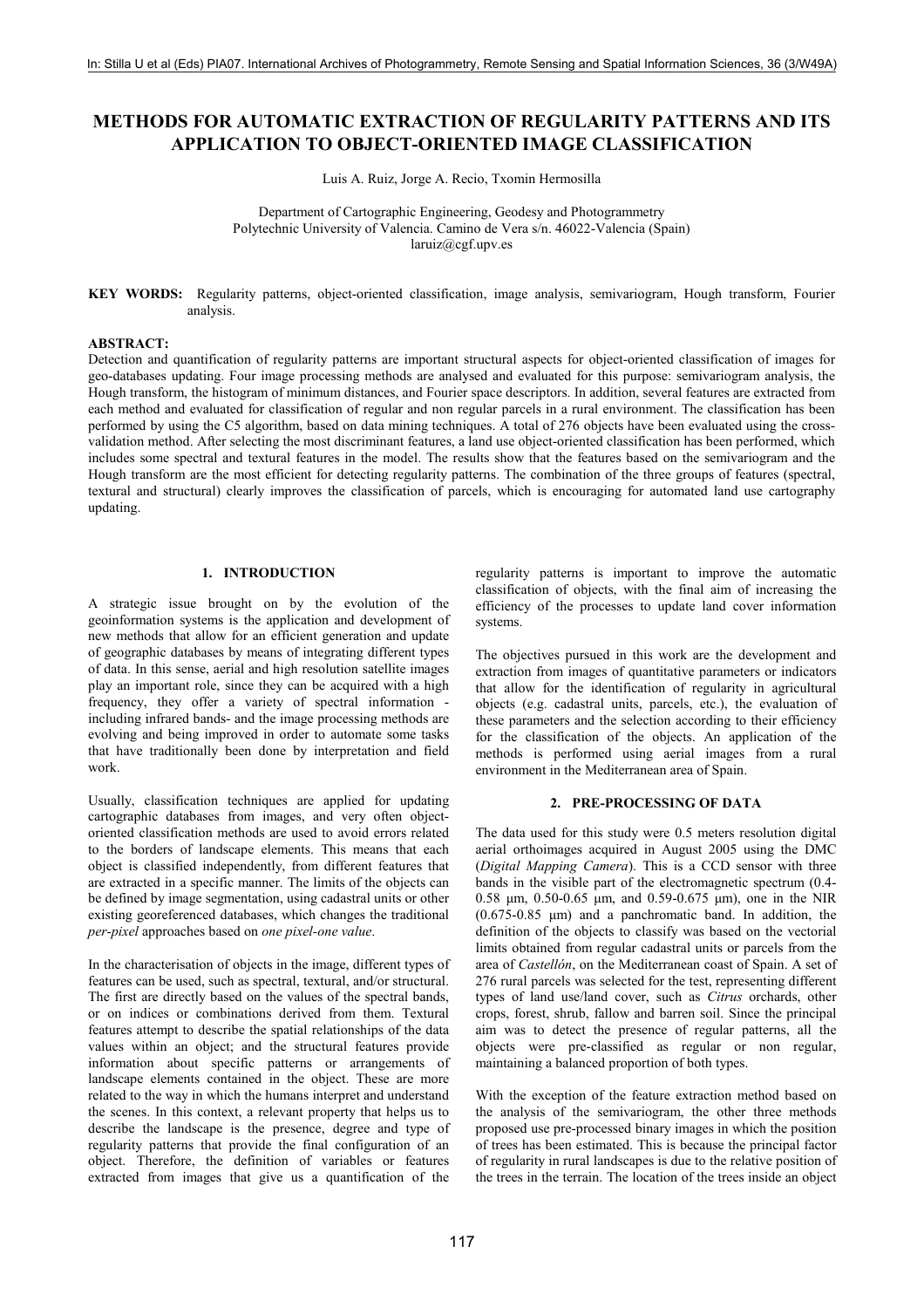is based on the *local maximum filtering* method (Pouliot, 2002; Nelson, 2005; Wulder, 2000), which is based on the assumption that reflectance is highest at the tree apex and decreases towards the crown edge (Wulder, 2000). Moving a kernel over the image, trees are found when the central value in the kernel window is higher than all other values. The scene illumination has an important influence on local maxima position, displacing their position from the real apex location. This displacement has not factual effects because it equally affects to all the maxima located.

In this study, since most of regular features present in the images used were due to different crop arrangements, a local maximum method was applied over NDVI images using a circular kernel with variable diameter size, ranging from 9 pixels to 23 pixels. The size of this circular neighbourhood was determined as the position of the first maximum value of the semivariogram curve, which is computed for each particular object. This position is in accordance with the mean tree separation in the parcel, ensuring that a tree, but no more than one, is present inside the window, assuming a regular distribution of the trees in the parcel. Additionally, a minimum threshold was defined in order to avoid the selection of maximum points in non-vegetated areas. In those parcels with a low NDVI mean value, the tree search consists of local minimum finding over the NIR band. This variation is applied to locate young trees recently planted. The result is a binary image, where each located tree is represented by a pixel (see examples in figures 2 and 3).

### 3. METHODS FOR EXTRACTION OF INDICATORS OF REGULARITY PATTERNS

Four methods were used to extract regularity indicators: Analysis of the semivariogram, the Hough transform, the histogram of minimum distances between trees, and Fourier space descriptors. The first uses the red band as input, while the last three use the binary image containing the estimated position of trees as input data.

### 3.1 Analysis of the Semivariogram

The semivariogram quantifies the spatial associations of the values of a variable, and measures the degree of spatial correlation between different pixels in an image. The experimental semivariogram is defined as:

$$
\gamma(h) = \frac{1}{2N} \sum_{i=1}^{N} [Z(x_i) - Z(x_i + h)]^2
$$

where  $Z(x)$  represents the gray level for a generic pixel in the location  $x_i$ ; N is the number of pixels considered; and h is a vector that represents the distance between pixels in a particular direction. Several authors have used information extracted from the semivariogram to incorporate texture into image classification (Miranda et al., 1998; Carr and Miranda, 1998; Chica-Olmo and Abarca, 2000; Maillard, 2003; Durrieu et al.,  $2005$ ).

One object-specific semivariogram was computed for every parcel. Figure 1 shows some examples of curves associated with different types of land use, and their relationship with the regularity of the landscape elements. Several parameters were measured to extract a set of features: the position of the first maximum and its value, the slope between the first maximum and the fist minimum, and the slope between the first minimum and the second maximum. In addition, other parameters were used as reported by Durrieu et al. (2005).



Figure 1.- Examples of six parcels with different use, and their respective experimental semivariogram  $\gamma(h)$  superimposed.

#### 3.2 The Hough Transform

This method is based on the transformation of the coordinates of points from a cartesian image space  $(X, Y)$  to a polar coordinate space  $(\rho, \theta)$ , where  $\rho$  represents the distance from the origin to a point, and  $\theta$  its angle with respect to the X axis. The points in cartesian space correspond to sinusoids in polar space, and a line in this space is defined by a point where several sinusoids are intersected (figure 2).

The histogram of angular values ranging from  $0^{\circ}$  to  $180^{\circ}$  is computed, the two maxima corresponding to the principal directions or alignments of trees in the parcels when some regularity in their spatial arrangement exists (figure 2). A total of 15 parameters related to the regularity of the distribution of trees were defined based on this transformation and the histogram of orientations. Some of them, selected upon the criteria described in section 4, are specified in table 1.

In addition to the variables for classification, this method allows for the determination of the distance between trees, following the two principal directions (see detail in figure 3). This information can be useful for inventories, as well as to discriminate different species of agricultural trees (e.g., Citrus, olive trees, etc.).

# 3.3 Histogram of distances

This method consists of the computation of all distances among points extracted after the application of the local maxima method, and the selection of the minimum distance for each point. Then, a histogram of all the minimum distances is created for each parcel. The mean of this histogram provides information about the average separation of the elements, while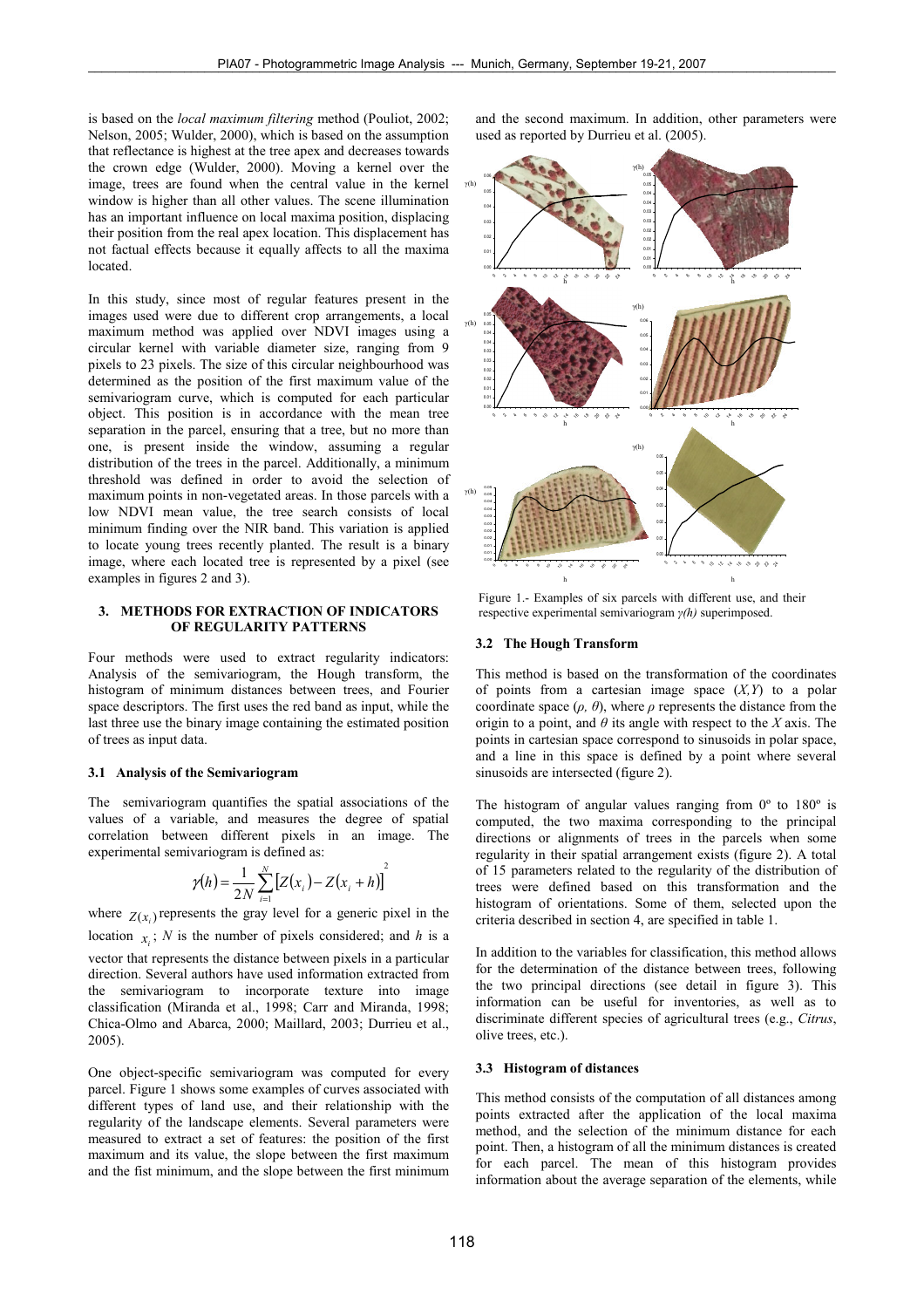its standard deviation gives information about the presence of regularity in the distribution. If the standard deviation is high, the points are expected to be randomly distributed, but if it is low, it means that the points are located at a similar distance from each other, inferring some regularity pattern. The skewness and kurtosis of the distribution were also initially considered, but they did not show any relevance after the evaluation



Figure 2.- First column: A parcel of Citrus trees (above) and their location after the application of the local maxima method (below). 2<sup>nd</sup> column: Representation of points on the space defined by Hough coordinates  $\theta$  and  $\rho$ , and the histogram of the orientations ( $\theta$ ), with the two principal directions enhanced.



Figure 3.- Detail of identification of tree positions (left); extraction of the 2 principal directions of tree alignment and the regular distance between trees (right).

#### **3.4 Fourier Space Descriptors**

After the application of the 2D Fourier transformation of an image, the Fourier spectrum reveals the existence of regular patterns in an organised manner. Based on the concept of the descriptors proposed by Gonzalez and Woods (1993), the regularity parameters have been extracted as follows: First, the direction of the maximum value of  $S(\theta)$  is obtained, being

$$
S(\boldsymbol{\theta}) = \sum_{r=1}^{R} S_r(\boldsymbol{\theta})
$$

where  $r$  is the radius from the origin of the frequency space and  $\theta$  is the angle of the direction with respect to the X axis, which ranges from 0° to 180°. Once  $\theta_{max}$  is obtained, a profile of the Fourier spectrum values is defined starting at the origin and following that direction (figure 4, left). Then the local maxima values of  $S_{\theta}$  (*r*) are computed (figure 4, right), representing the frequencies at which the main regular patterns occur.



Figure 4.- Fourier spectrum of the image from figure 2 (left) and the profile of the direction  $S_{\theta_{\text{max}}}(r)$  of maximum change,

The extraction of the maxima of these positions and the standard deviations of the differences among them in the frequency domain, provides a valuable information about the existence of regularity patterns in the images, being these the features extracted (table 1).

### **4. SELECTION OF VARIABLES AND CLASSIFICATION**

### 4.1 Pre-selection of Variables by multivariate analysis

In the case of the methods based on the Hough transform and the semivariogram analysis, a high degree of redundancy existed in the total number of features extracted initially. Therefore, a statistical selection based on the stepwise discriminant analysis was applied over these two methods in particular. This was done in order to select a reduced number of features containing the most significant information relative to the regularity patterns in the objects.

The results of this selection process, in which all 276 parcels were used, are shown in the graph of figure 5. The overall accuracy obtained in the classification of regular and non regular patterns is represented for each of the four methods tested, as a function of the successive increase in the number of variables included in the classification model



Figure 5.- Overall accuracy in the classification of regular/non regular parcels obtained using the four different sets of structural features tested.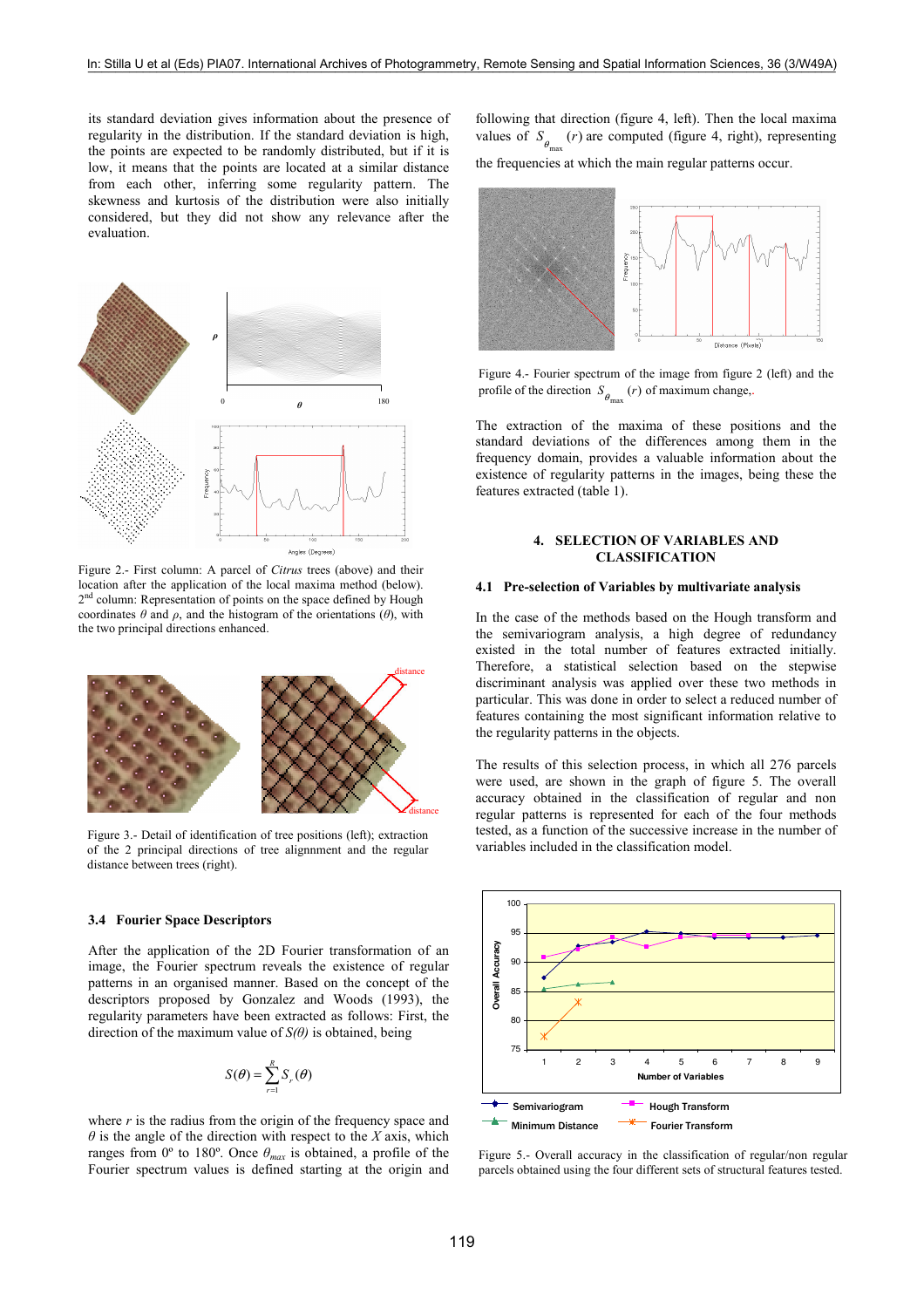By using the methods based on the semivariogram and the Hough transform, the selection of 4 or 5 variables is sufficient to obtain approximately 95% accuracy, while the methods based on the Fourier transform and in the minimum distance are less efficient, with an accuracy of about 85%, but using only 2 and 3 variables, respectively. Considering these results obtained by the discriminant analysis method, a combined set of 14 variables was selected from the initial set of features. These variables are described in the table 1.

| <b>Semivariogram Variables</b>                                                           |  |  |  |  |  |  |
|------------------------------------------------------------------------------------------|--|--|--|--|--|--|
| Slope of the normalized semivariogram between the first maximum                          |  |  |  |  |  |  |
| and the first minimum                                                                    |  |  |  |  |  |  |
| Slope of the normalized semivariogram between the first minimum                          |  |  |  |  |  |  |
| and the second maximum                                                                   |  |  |  |  |  |  |
| $Smp3 = 1 - \left(\frac{\gamma(h_{\text{max}_2})}{\gamma(h_{\text{max}})}\right)$        |  |  |  |  |  |  |
| Decay/increase of the semivariogram cycle*                                               |  |  |  |  |  |  |
| Position of the first maximum                                                            |  |  |  |  |  |  |
| $Gp5 = \frac{\gamma(h_3) - 2\gamma(h_2) + \gamma(h_1)}{2h^2}$                            |  |  |  |  |  |  |
| Concavity/Convexity value at $h_2$ (variability in short distances)*                     |  |  |  |  |  |  |
| <b>Hough Transform Variables</b>                                                         |  |  |  |  |  |  |
| Proportion of points included in the principal direction with respect to                 |  |  |  |  |  |  |
| the total points                                                                         |  |  |  |  |  |  |
| Angular difference between the principal directions                                      |  |  |  |  |  |  |
| Standard deviation of distances between points included in the                           |  |  |  |  |  |  |
| principal direction                                                                      |  |  |  |  |  |  |
| Proportion of points on the secondary direction with respect to the                      |  |  |  |  |  |  |
| total aligned points                                                                     |  |  |  |  |  |  |
| <b>Minimum Distance Variables</b>                                                        |  |  |  |  |  |  |
| Maximum frequency of the minimum distance between points<br>normalized by the total area |  |  |  |  |  |  |
| Skewness of the distribution of minimum distances                                        |  |  |  |  |  |  |
| Kurtosis of the distribution of minimum distances                                        |  |  |  |  |  |  |
| <b>Fourier Transform Variables</b>                                                       |  |  |  |  |  |  |
| Normalized mean of the maxima detected in the direction of                               |  |  |  |  |  |  |
| maximum change                                                                           |  |  |  |  |  |  |
| Standard deviation of the distances between maxima in the same                           |  |  |  |  |  |  |
| direction                                                                                |  |  |  |  |  |  |

 $(*)$  From Durrieu et al., 2005.

Table 1.- Group of variables describing regularity pre-selected after the application of the stepwise discriminant analysis method.

### 4.2 Decision tree binary classification

A decision tree is a set of conditions organized in hierarchical structure in such a way that the assignation of a class to an object can be determined following the conditions fulfilled by the object. The goal is to learn how to classify objects by analyzing a set of training samples whose classes are known. Classes are mutually exclusive labels. The objects are represented as vectors that give the numerical values of a collection of properties or features. Learning input consists of a set of such vectors, each belonging to a known class, and the output consists of a mapping from attribute values to classes.

A decision tree can be constructed from a set of rules by a divide and conquer strategy. A test with mutually exclusive outcomes is used to partition the training set into subsets that are more homogeneous than the initial set. For each potential test, the impurity degree of the generated subsets is calculated, and the test which generates the most homogeneous subsets is selected. The algorithm iterates until the subset elements belong to the same class. The algorithm employed is known as C5 and

its splitting criterion is the *gain ratio*. The gain ratio criterion (Ouinlan, 1996) assesses the desirability of a test as the ratio of its information gain to its split information, and the split with maximum gain ratio is selected.

A binary classification (regular/non regular) was made by means of the C5 algorithm and using the 14 selected features previously described. From the 276 parcels tested, only 6 were misclassified: 4 regular were classified as non regular, and 2 non regular as regular. Examples of these errors are shown in figure 6. Usually, the errors are due to the presence of unclear regular patterns (case of parcel  $b$ , containing very small aligned trees), or the presence of pseudo-patterns (case of parcel  $c$ , with terraces).



Figure 6.- Examples of misclassification of objects with the decision-tree using the selected structural features. a) and b) regular objects classified as non regular. c) Non regular objects classified as regular.

These results show that the set of proposed features contains fundamental information about the distribution of patterns in images, allowing for the discrimination of regular and non regular parcels. In order to go further in the process of automated classification, another test was made including these structural features in a land use object-oriented classification process, as described in the next paragraph.

# 5. APPLICATION TO OBJECT-ORIENTED LAND USE **CLASSIFICATION**

An important application based on the use of structural information extracted from images is the automated classification of images for updating land use databases. Using the same set of cadastral parcels, an object-oriented classification of land use in a rural environment was made, considering the following 5 classes: Citrus orchards, Olive and/or carob trees (Ceratonia siliqua), Bare soil, Forest, and Shrub. In addition to the 14 structural features selected (table 1), 6 spectral features and 9 texture features were used as initial variables for the generation of the decision tree. The spectral features used were: the mean values of the NIR and red bands, and their standard deviations, as well as the mean NDVI and its standard deviation. The texture features used were based on the first order histogram (skewness and kurtosis), some of the texture features proposed by Haralick et al. (1973), that are extracted from the grey level co-occurrence matrix (uniformity, entropy, contrast, correlation and inverse difference moment), and the mean and standard deviation of the edgeness parameter. A complete description of the texture variables, as well as the selection process applied, is reported by Ruiz et al. (2004). The combination of these three groups of features and their objectoriented extraction is analysed by Recio et al. (2006).